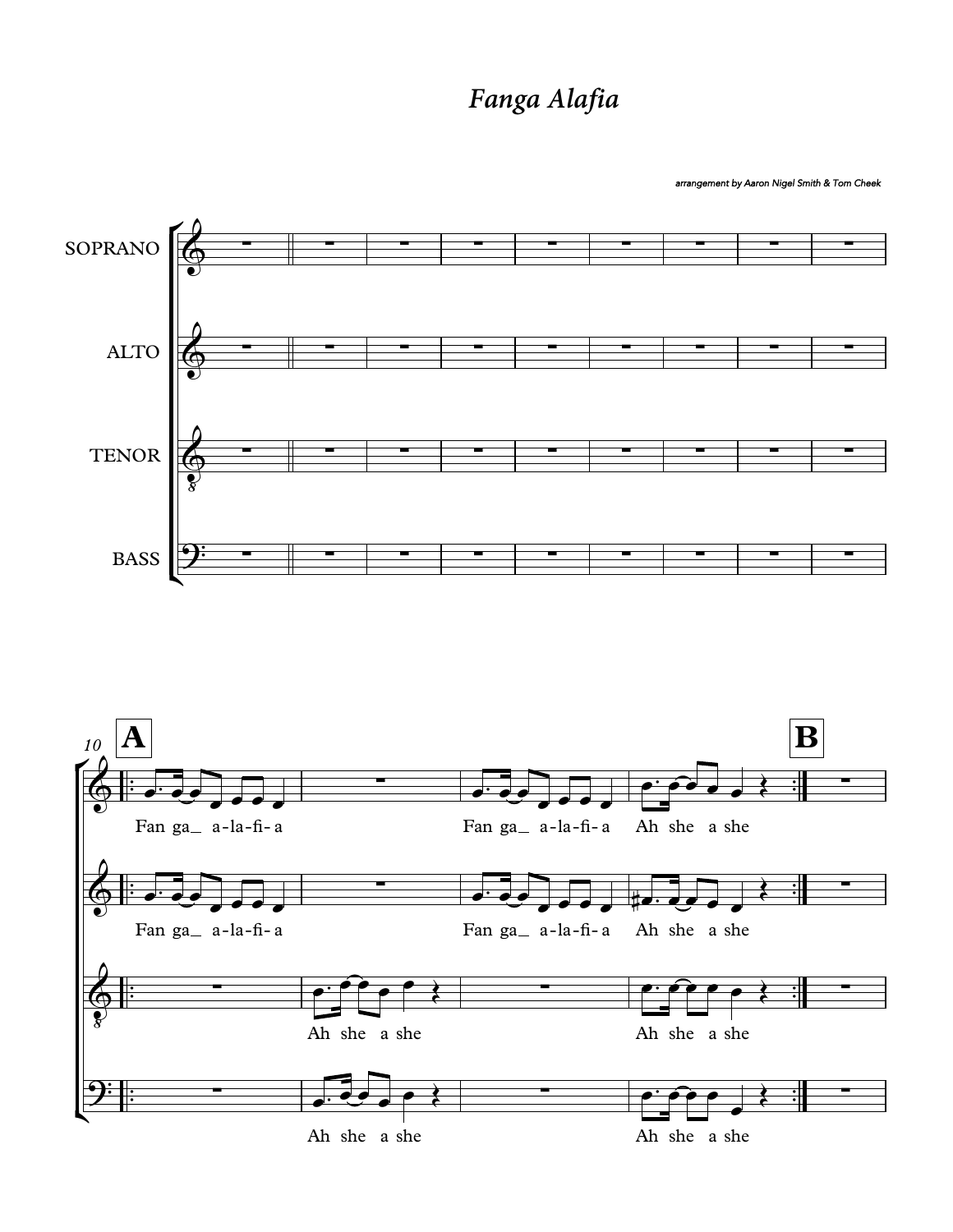

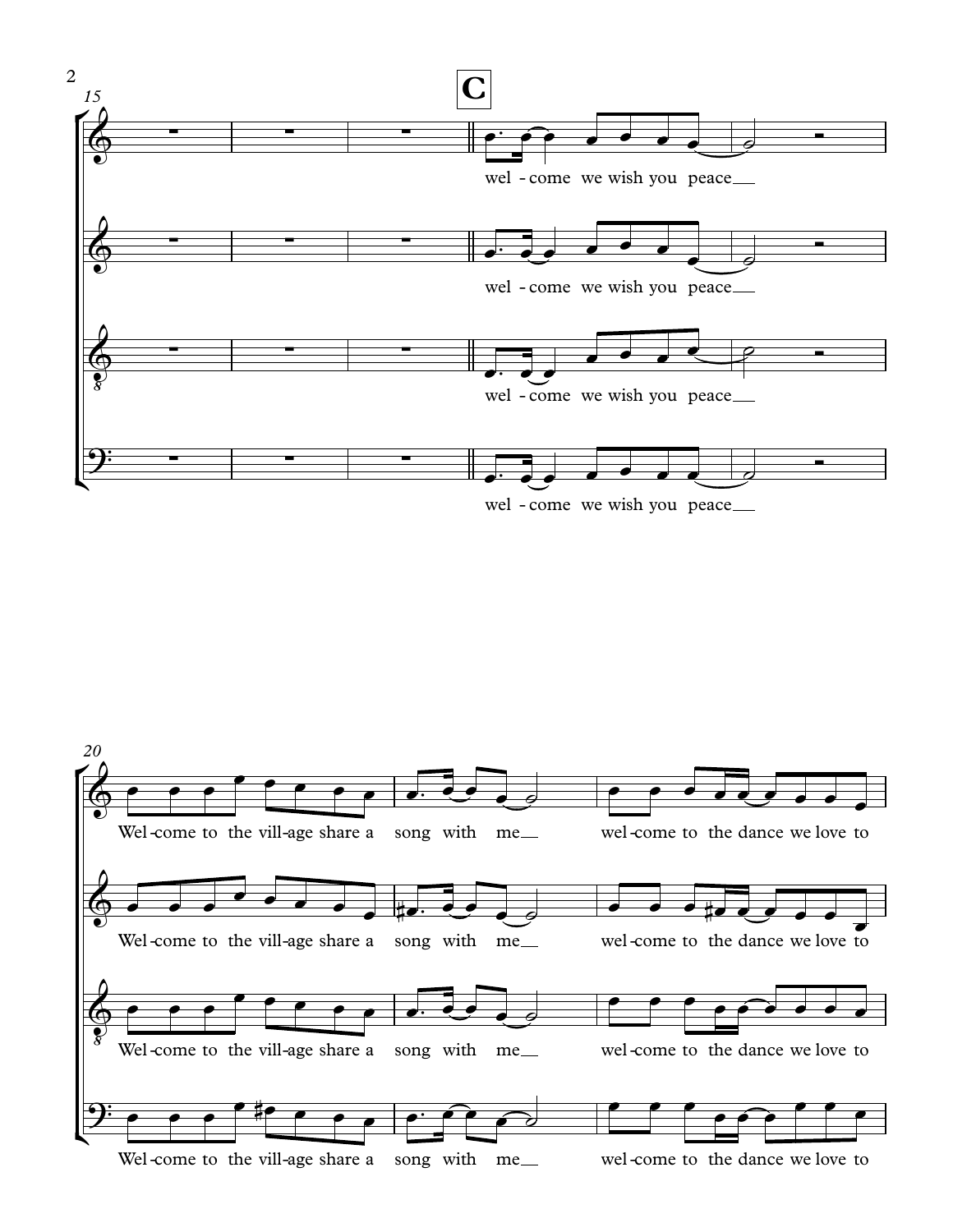

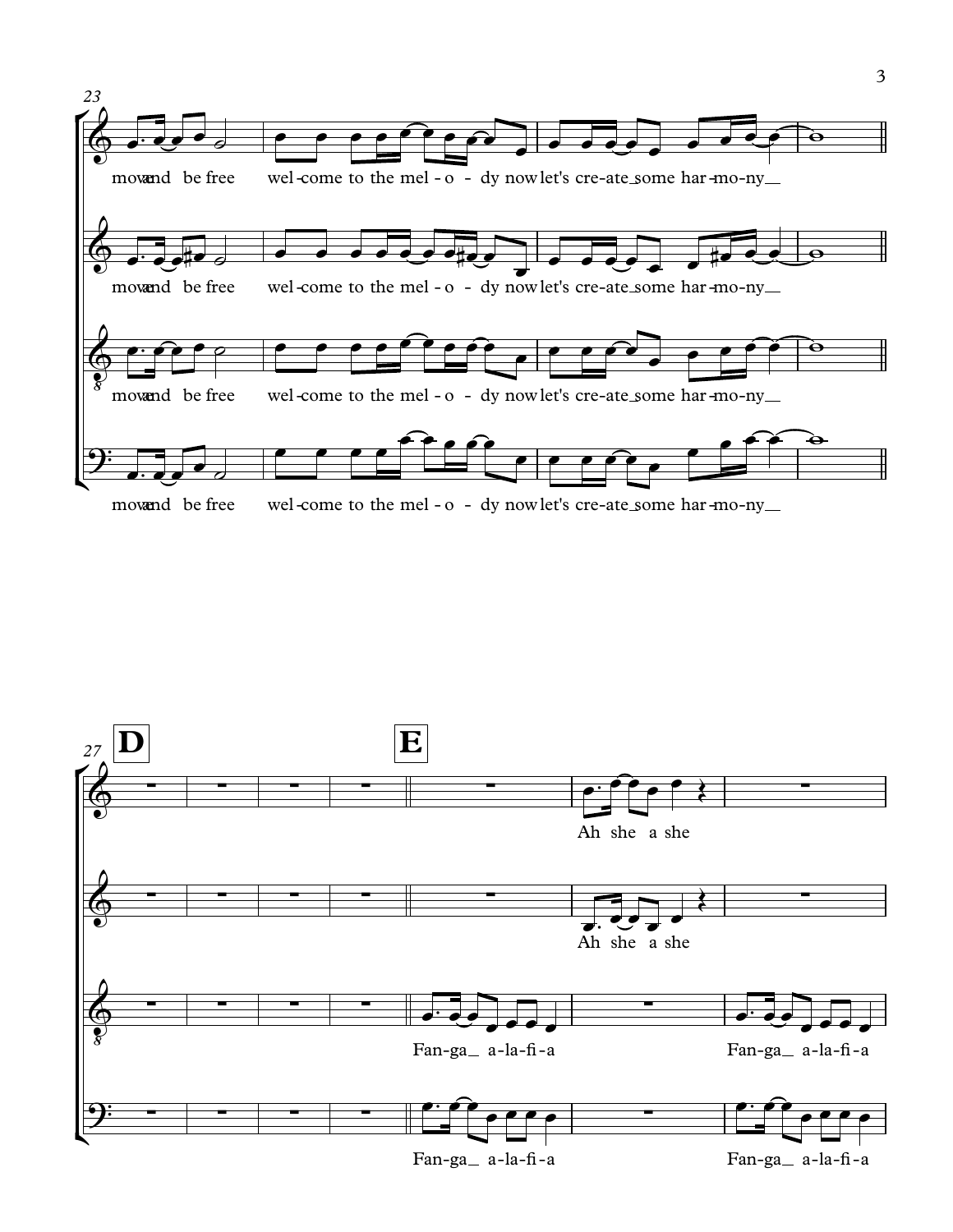

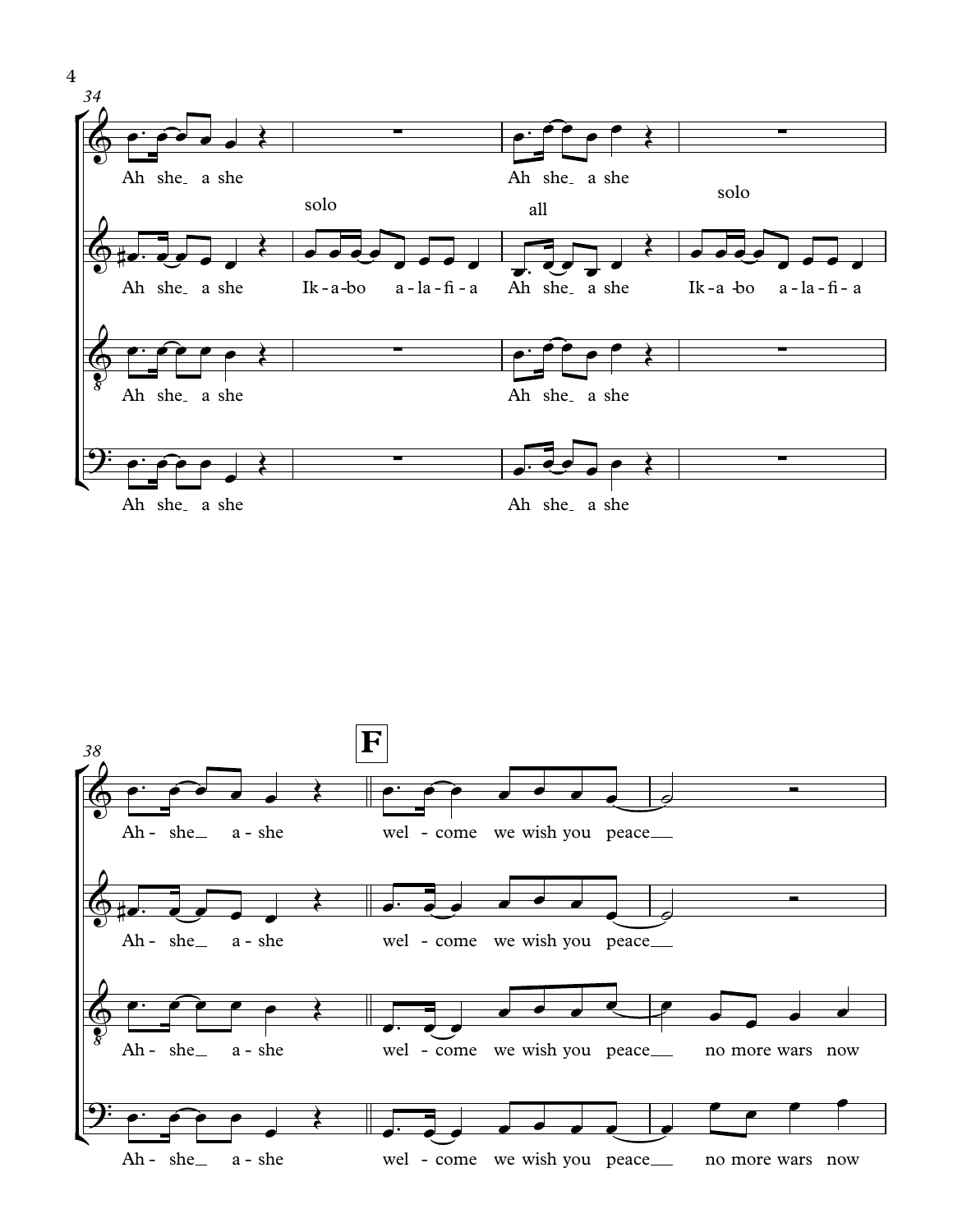



movand be free keep dance in' wel-come to the mel-o - dy nowlet's cre-ate some har-mo-ny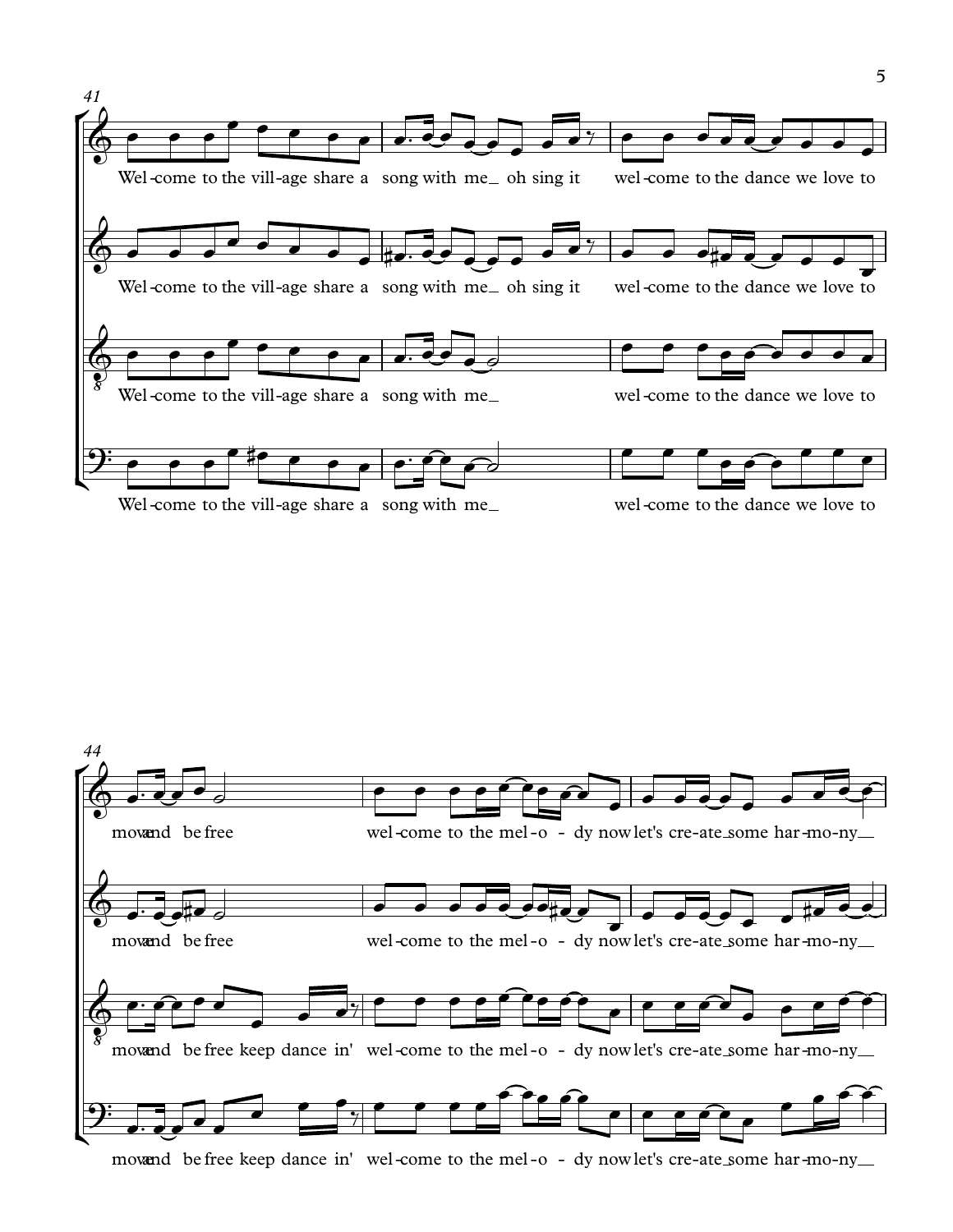

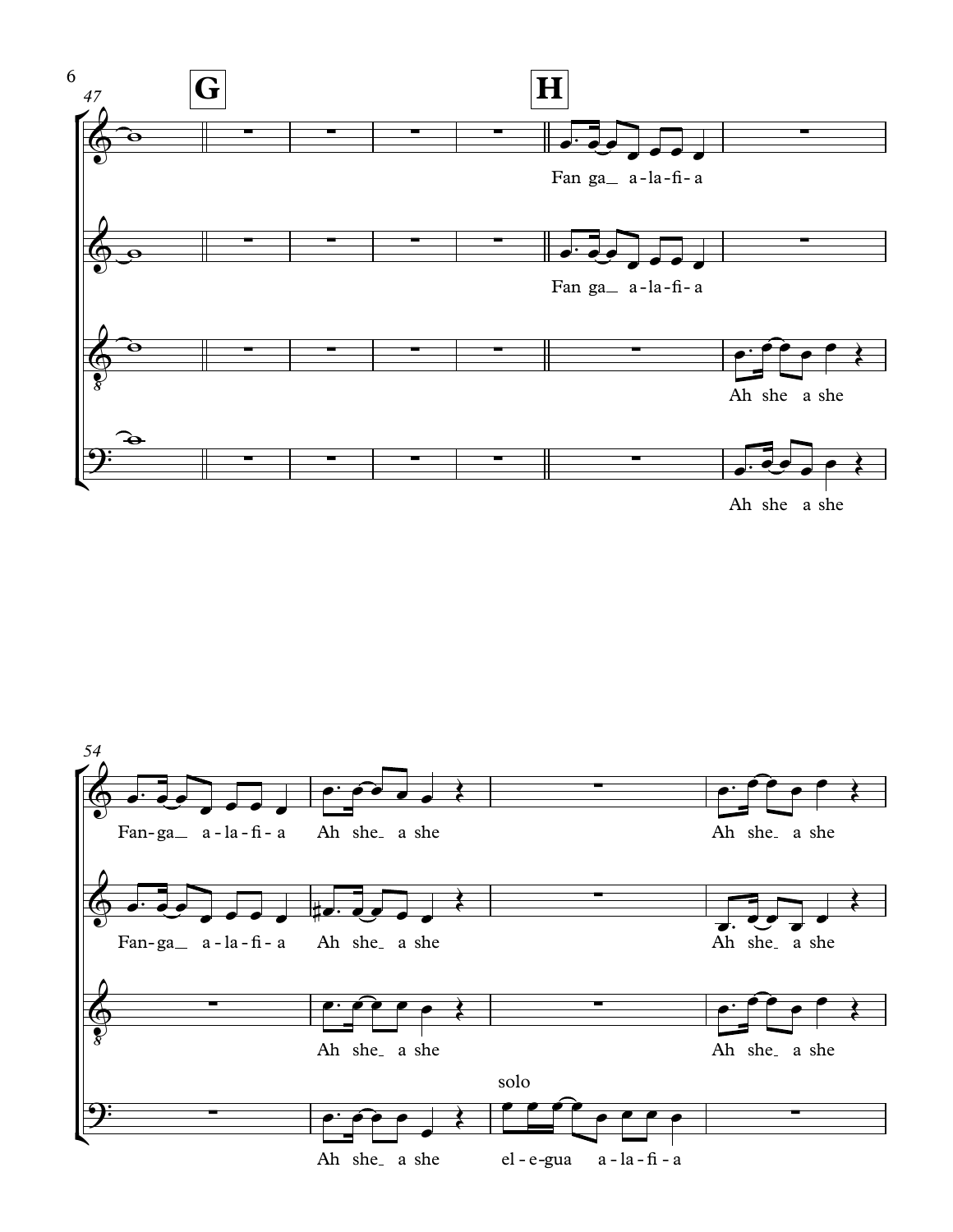

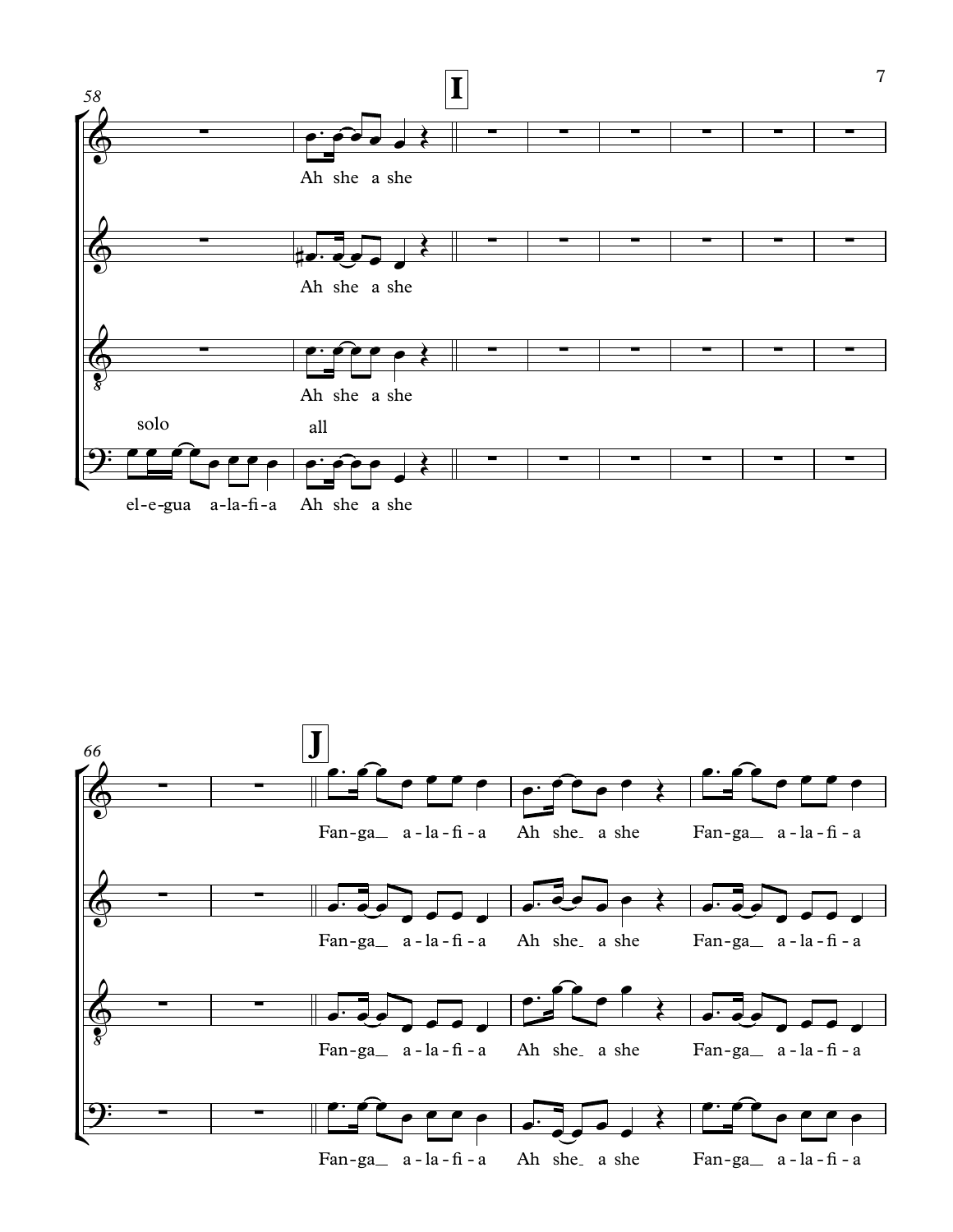



Ah she a she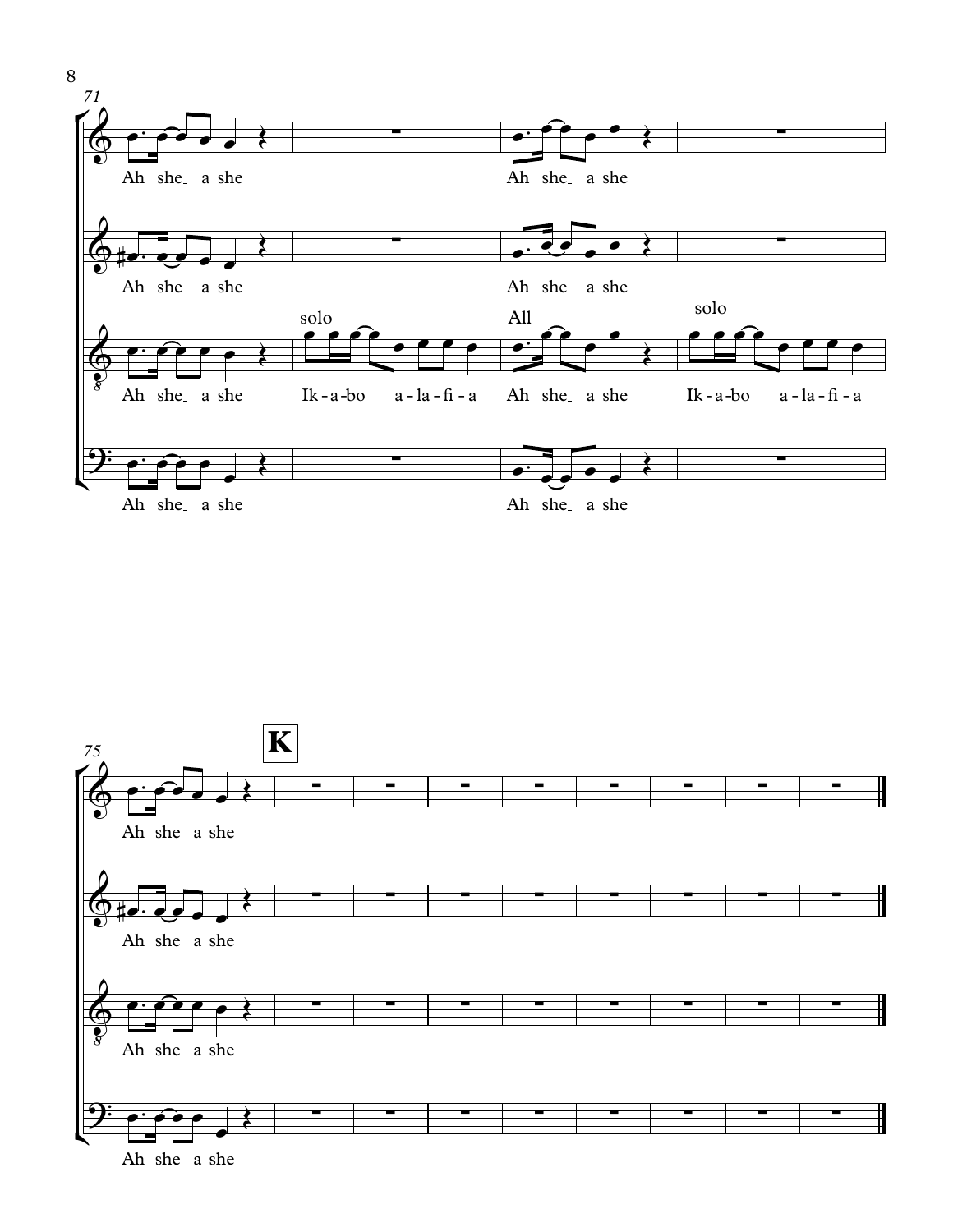## **SOPRANO**

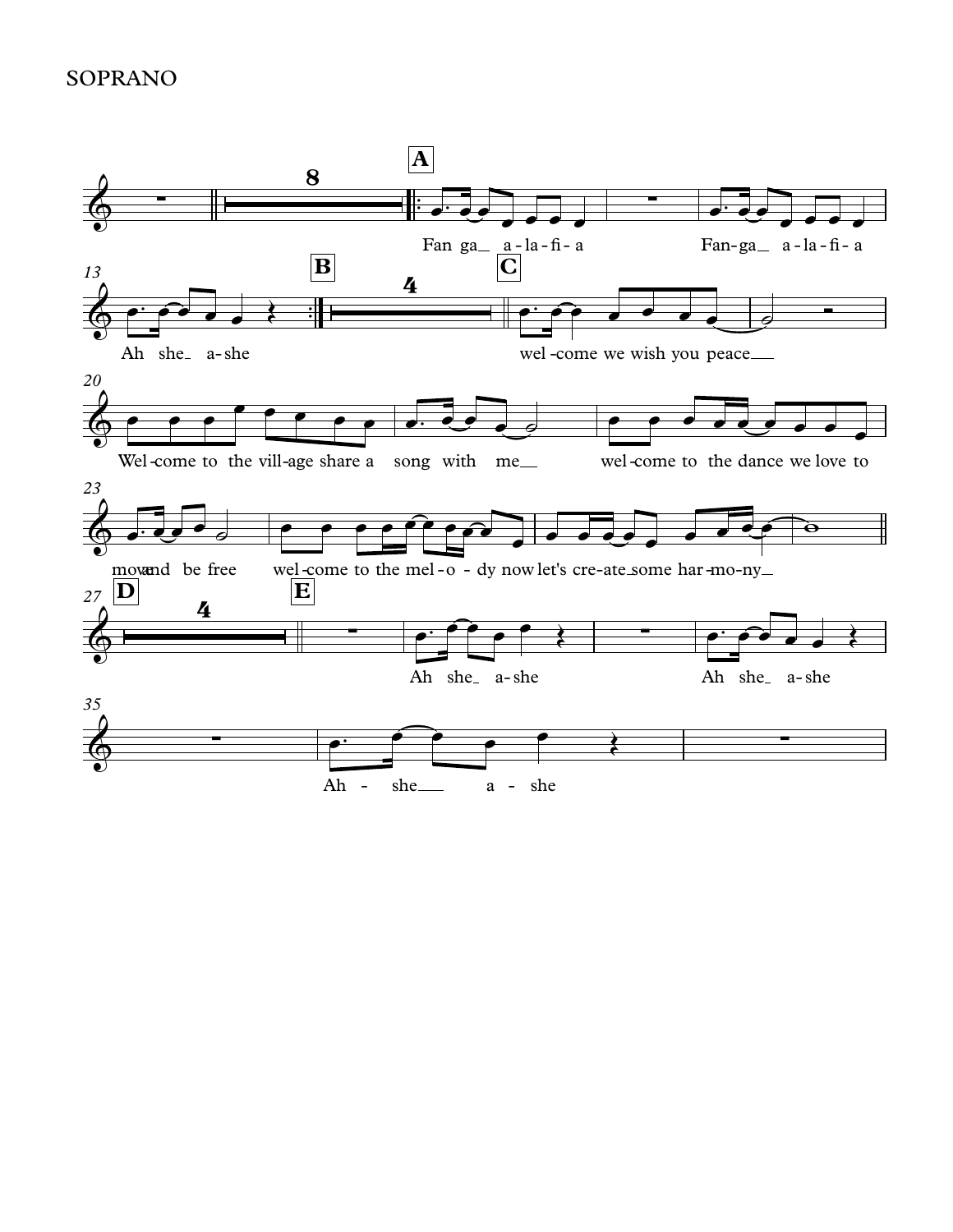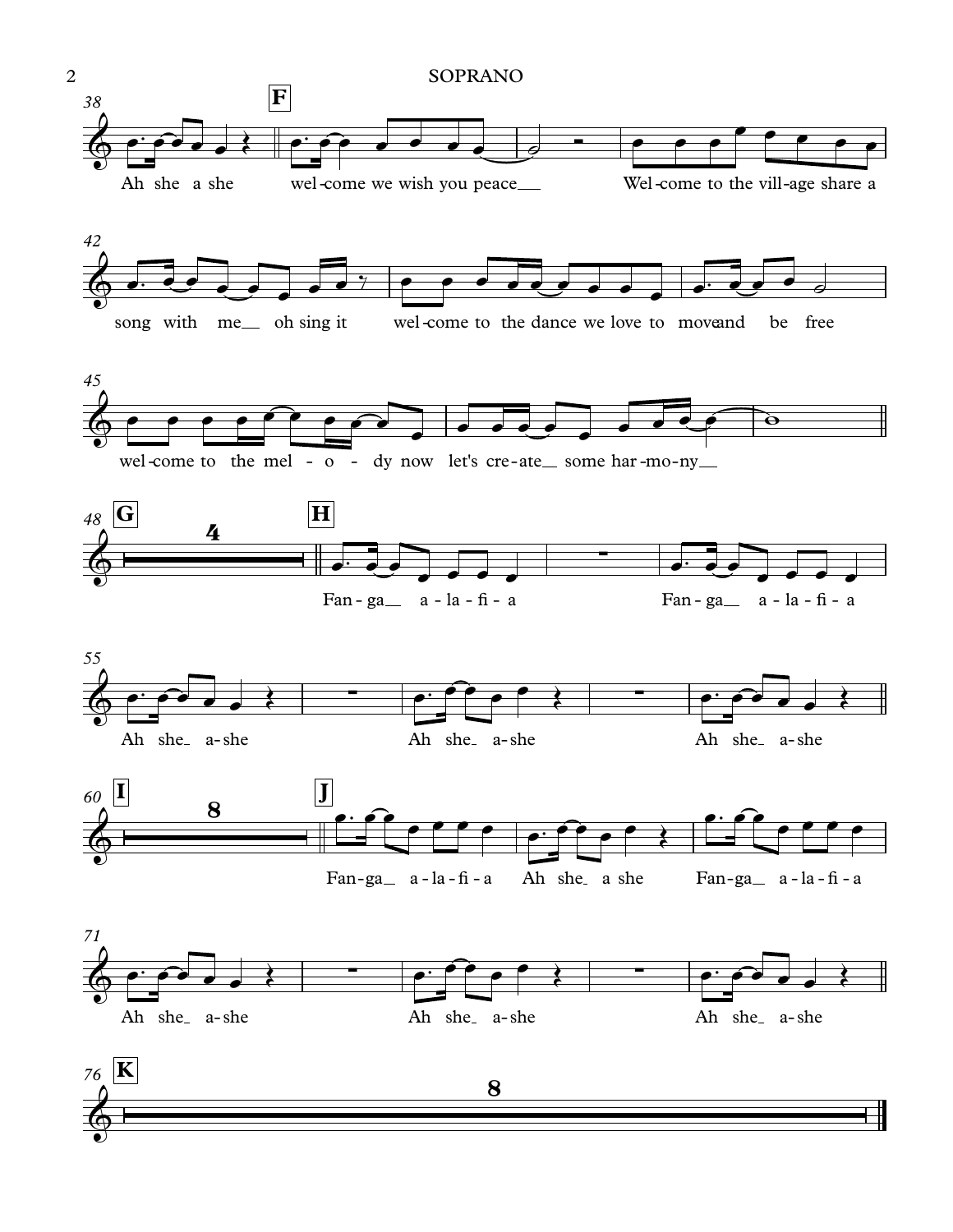**ALTO** 

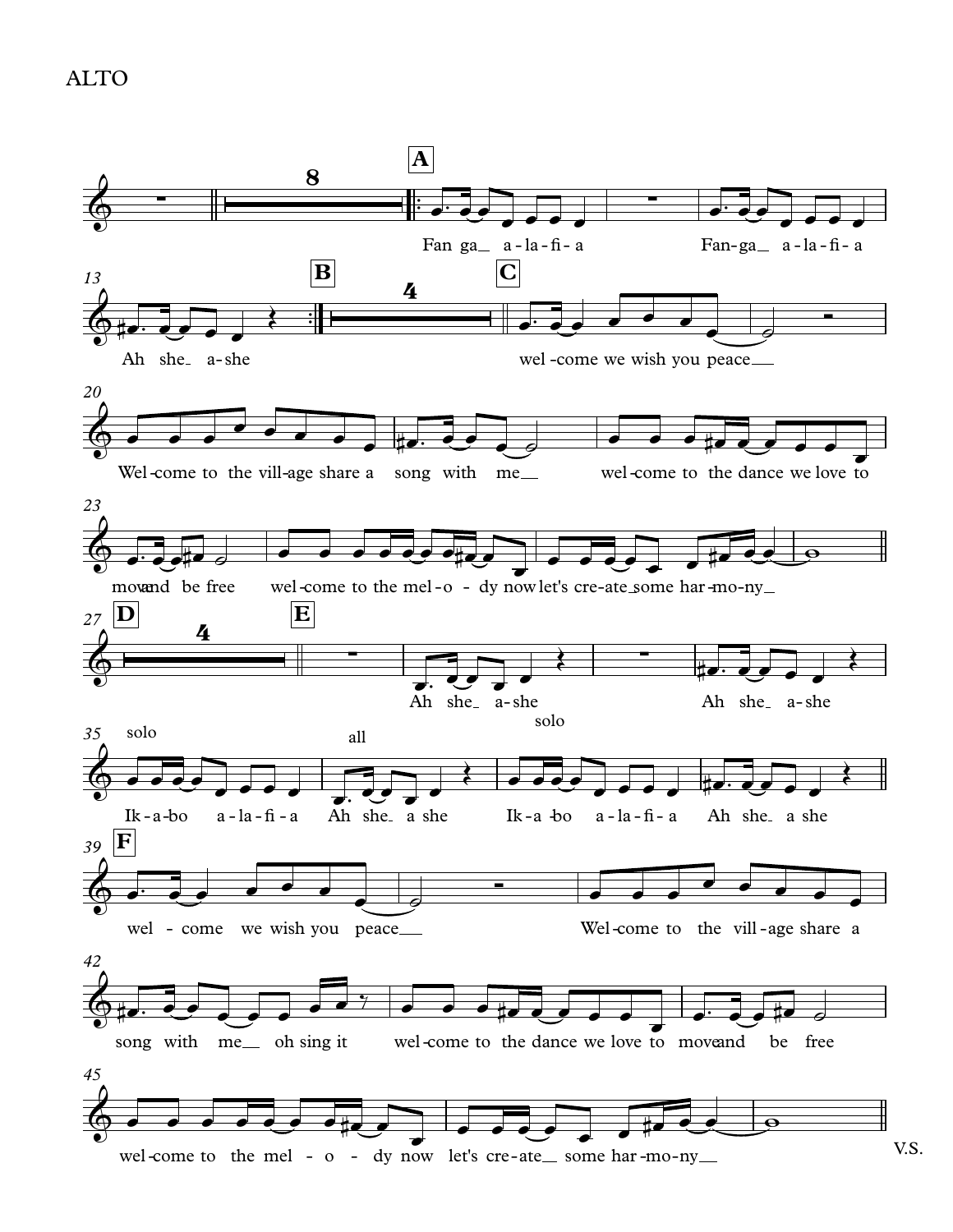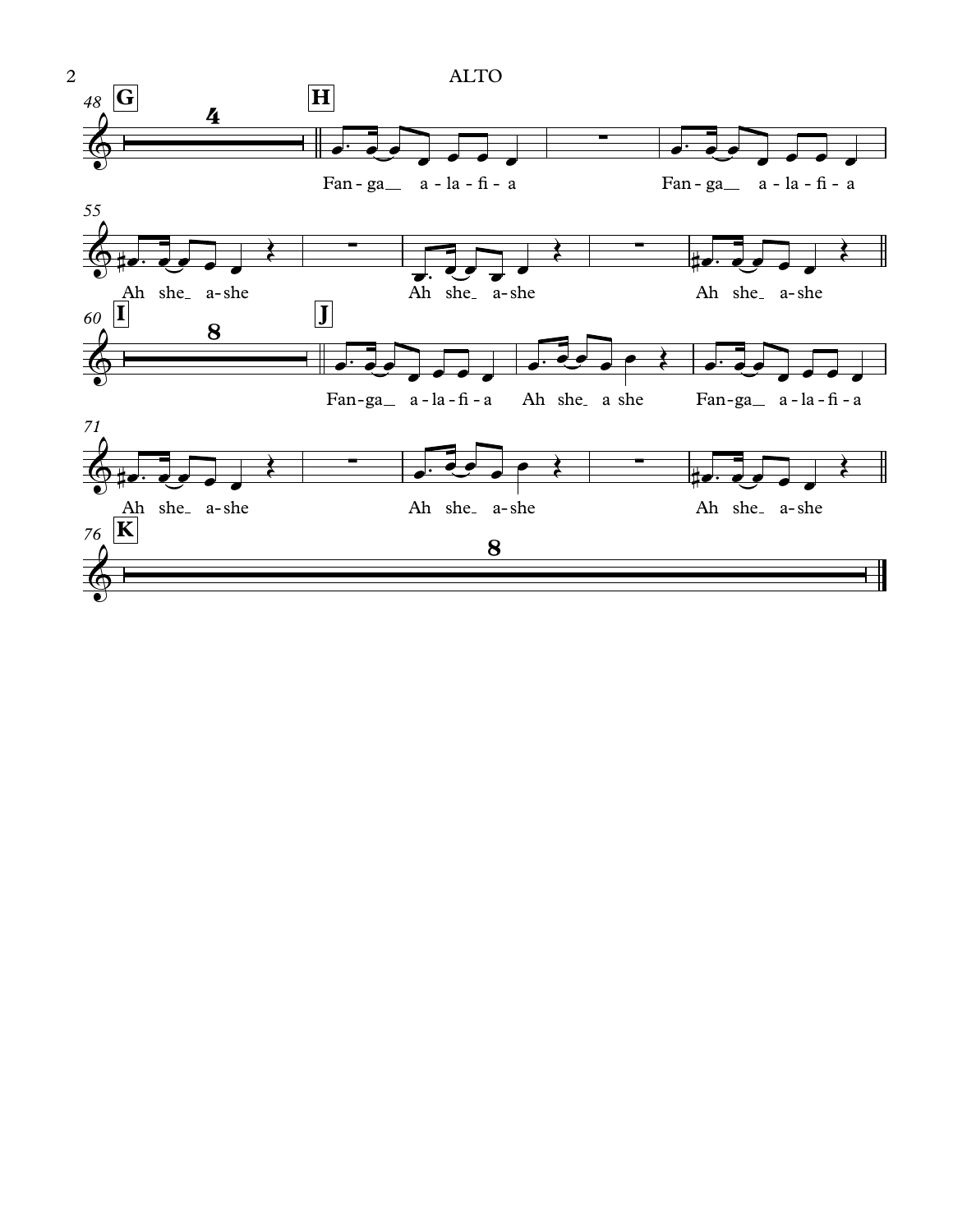## **TENOR**

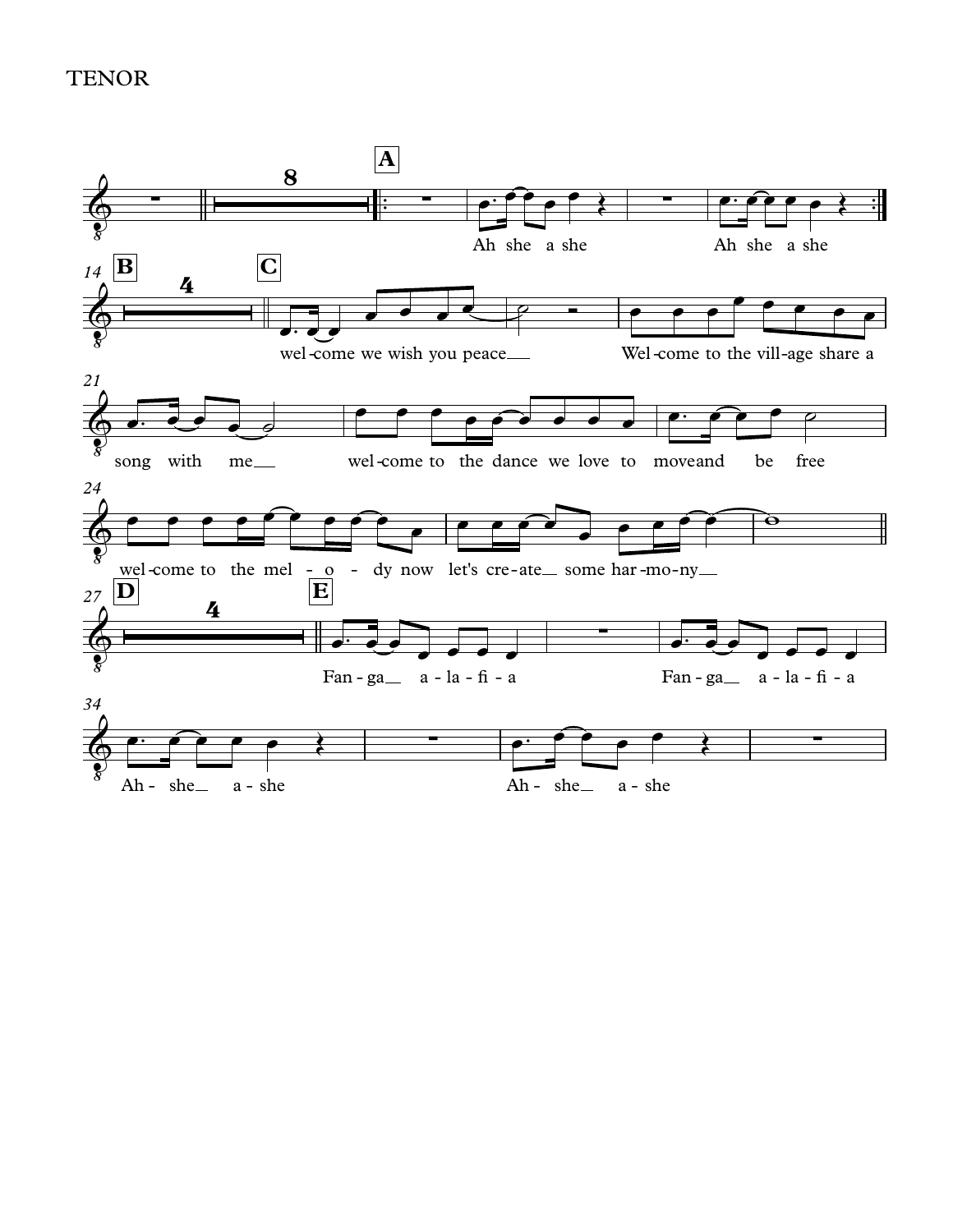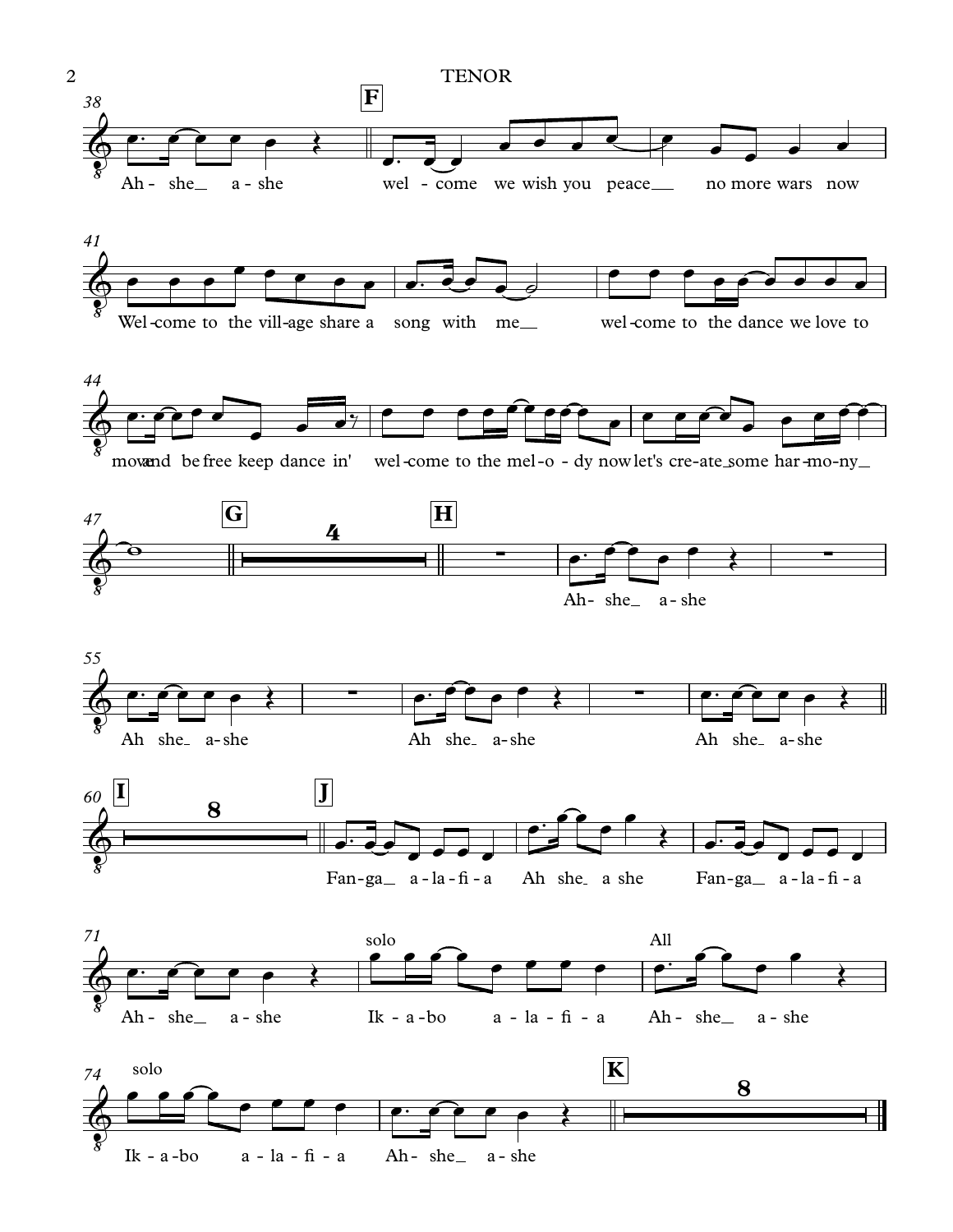BASS